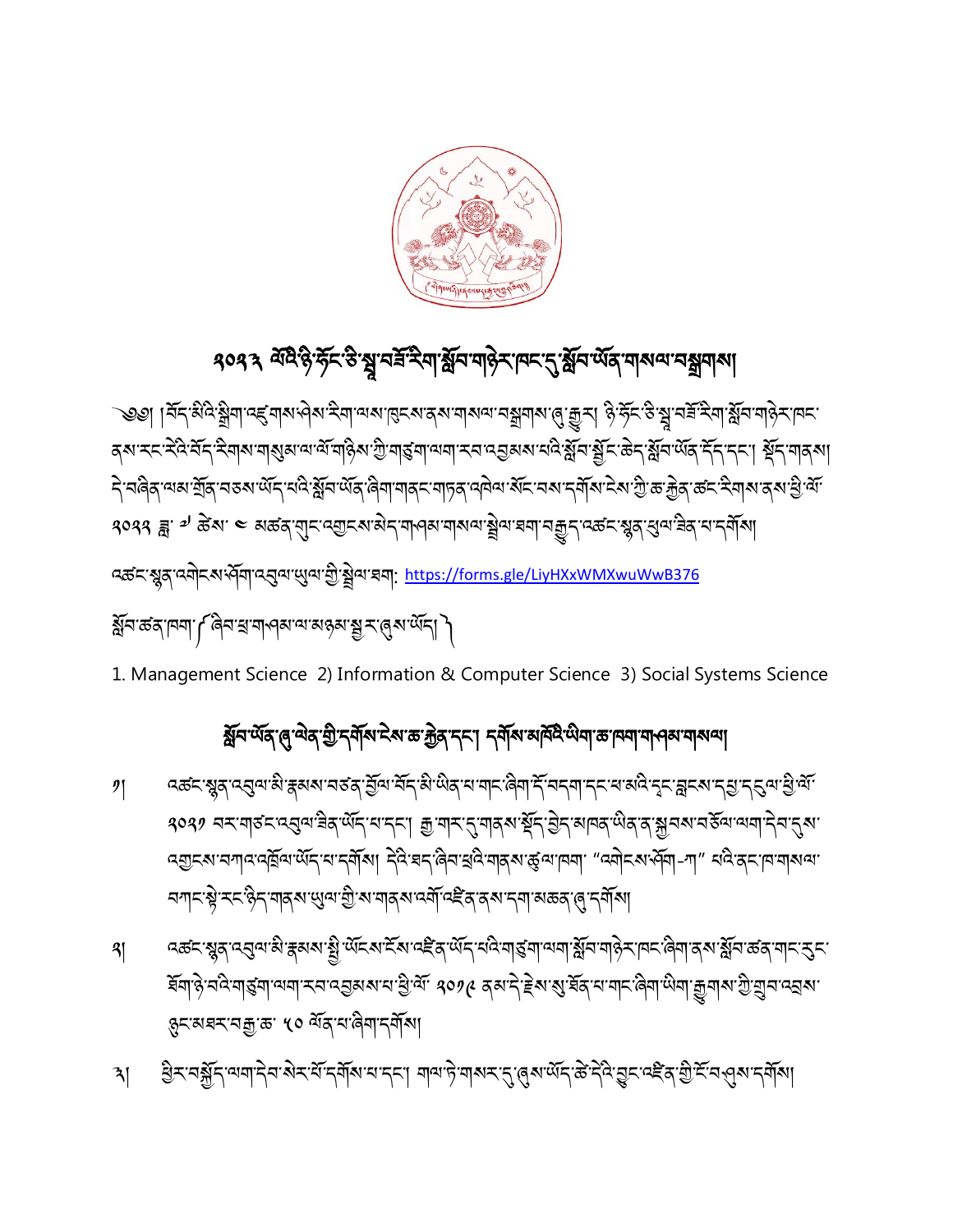༣། བརྒྱ་ཆ་རེ་བཏོག་གིས་བདམས་ཐོན་བྱུང་བའི་སོབ་མ་ ༥ རྣམས་ཅི་སྦ་བཟོ་རིག་སོབ་གཉེར་ཁང་ནས་དྲྭ་ཐོག་ངག་ হ্মুনাম'ক্লন'ক্লু'অর'ৰিন'। ন্নাক্সুনাম'গ্রী'ন্কুমস্কেন'ন্বে'ষ্মা'র্ম্লনা'ন্ব্রিষ'নক্লুন'ন্নন'ন্বেন'ক্সু।

-----------------------------------------------------------------------------------

- ঘা ন্মাক্সুমামান্মক্লুক্ল <০ অঁন
- ানা ৡ৳ৼৄৼৼ৻ৼ৻৸ৰ ক্ৰান্ত কৰি কৰি কৰি বিদিন্দ প্ৰদাসী

| Academic Performance in<br>Bachelor's Program<br>(percentage scored) | Allotted points |
|----------------------------------------------------------------------|-----------------|
| 50-59                                                                |                 |
| 60-69                                                                |                 |
| 70-79                                                                |                 |
| 80-89                                                                |                 |
| $90 - 100$                                                           |                 |

- া ঔর্ত্তর প্রান্ত প্রান্ত প্রান্ত প্রান্ত প্রান্ত প্রান্ত পূব বিংমা বিং মানি প্রান্ত প্রান্ত প্রান্ত প্রান্ত প
- ༢། གཤམ་གསལ་གྱི་ཕོགས་བསོམས་བརྒྱ་ཆ་རེ་བཏོག་གིས་སོབ་ཕྲུག་ ༥ འདེམས་སྒྲུག་བྱ་རྒྱུ།
- ১। ইন্দ্ৰিউণ্ড্ৰই ব্ৰম্ভ্ৰাম্পুৰ্ণ ক্ৰন্থ স্কুৰ্ণ ব্ৰম্ভ ক্ৰিন্ত ক্ৰন ইনাম ধ্ৰমম নেনা ক্ৰুনাম ব্ৰম্ভা

## য়ুঁব অঁব অনুষ্য মুন্স নক্কুন ইম'দিন নাপৰ বাৰ্থনা

- ৡ৾੶ঈॅ়८੶ৠ৴৻৻৸৶৾য়৾ৼৼ৶ৼ৻ড়৻৸৻৸ড়৸৻ড়ঢ়ৼ৻ড়৻৸ড়৻৸৻৸৸
- <u>རང་སིད་ऄॖ</u>ऀॱঌ৾ঽ་བའི་ག་རྱོག་ལག་རབ་འབྱམས་པའི་སྐྱོབ་ག་སེར་།བང་ནས་ནུས་པའི་རོ་སྱོད་རྱུབ་གའེར་འིག
- ষ্ট্র্য অঁক্স ব্রেই বিদিয়া বরু স্থেক্স ব্রেন্স ইন্স গ্রী ষ্ট্রস জানা জানা বরী কাণ্ড থিমা ১০০ বৰ অঁদ বা ৰেনা
- རང་་ནིད་གྱི་མེ་མི་འོ་ རྒྱུས་སྲིང་བསྲུས་པོག་རོས་གིིག
- ༤། སོད་བདེའི་ཡིག་སྒྲོམ་ (PDF) གཅིག་ནང་མཉམ་དུ་འབུལ་དགོས་པའི་ཡིག་ཆ་གཞན་ཁག (ཨིན་ཡིག་ནང་དགོས།)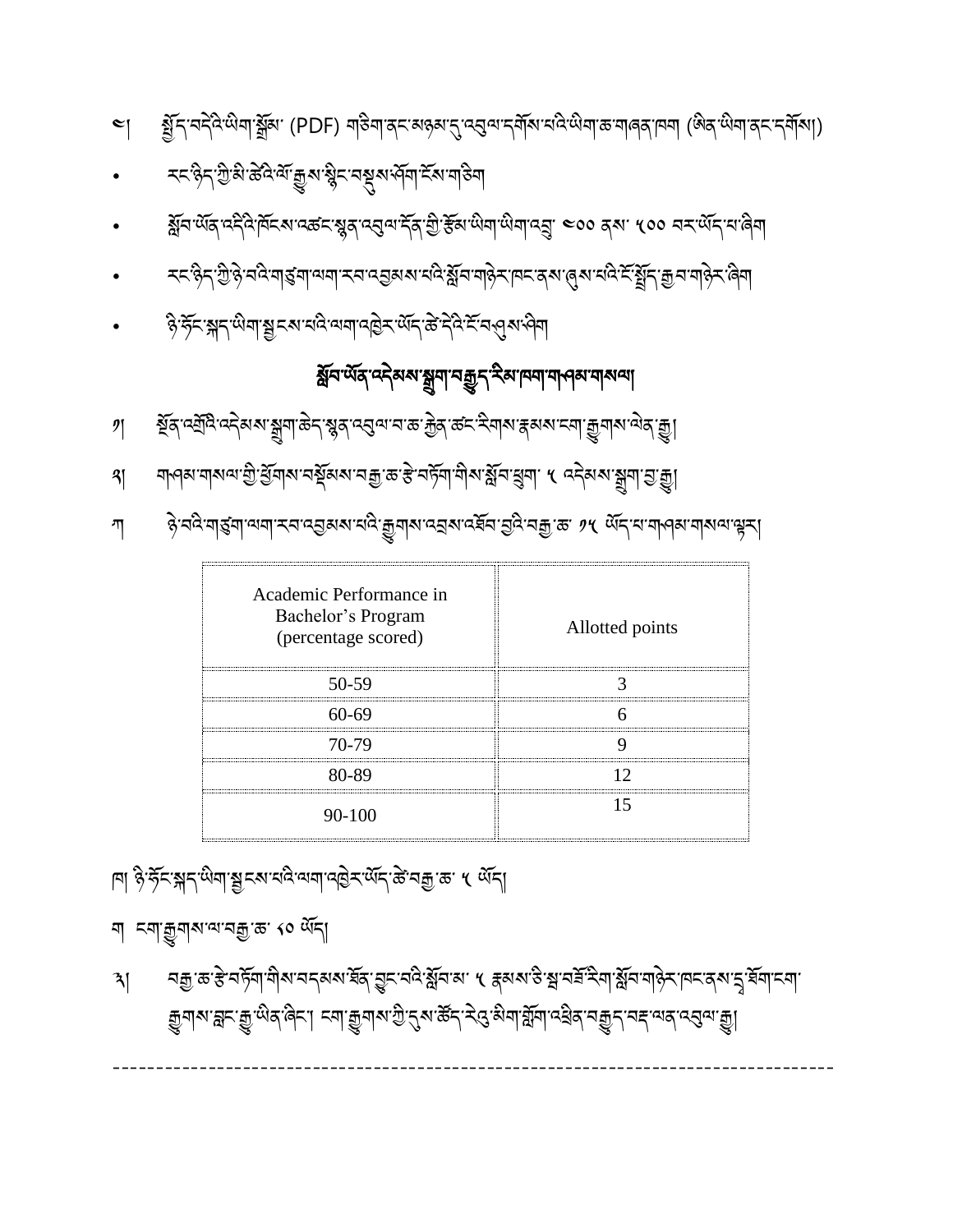

## **Chiba Institute of Technology (CIT) Scholarship - 2023**

The Department of Education, CTA, is pleased to announce that Chiba Institute of Technology will be providing scholarships for 3 Tibetan refugee students to study a two-year Master's Program for the academic year of 2023-2025 in any of the following Master's Program Courses:

- 1) Information and Computer Science
- 2) Management Science
- 3) Engineering

(\*The detail of the courses are attached with this announcement. All the courses will be taught in English except for the Japanese language class.)

The scholarship will cover tuition fees, boarding and to and fro travel expenses.

The application deadline is **11:59 PM, July 4, 2022.**

## **Eligibility:**

- 1. Applicant must be a Tibetan refugee student. He/She must have a Green Book (GB) ་with contribution paid till 2021. He/She must have a valid Registration Certificate (RC). His/her parents' Green Book contribution should be paid by 2021.
- 2. Bachelor's Degree in any field (regular) from a recognized University. He/She must have graduated in 2019 or later with a score of 50% or above. (The graduation year will be considered according to the result/mark sheet declaration date and not the date of issuance of the Degree Certificate.)
- 3. Applicant must have a valid Identity Certificate (IC) issued by the Government of India or in case the applicant newly applies for an IC, the receipt will do at the time of application.

## **How to Apply?**

Please apply online through this application Link: <https://forms.gle/LiyHXxWMXwuWwB376>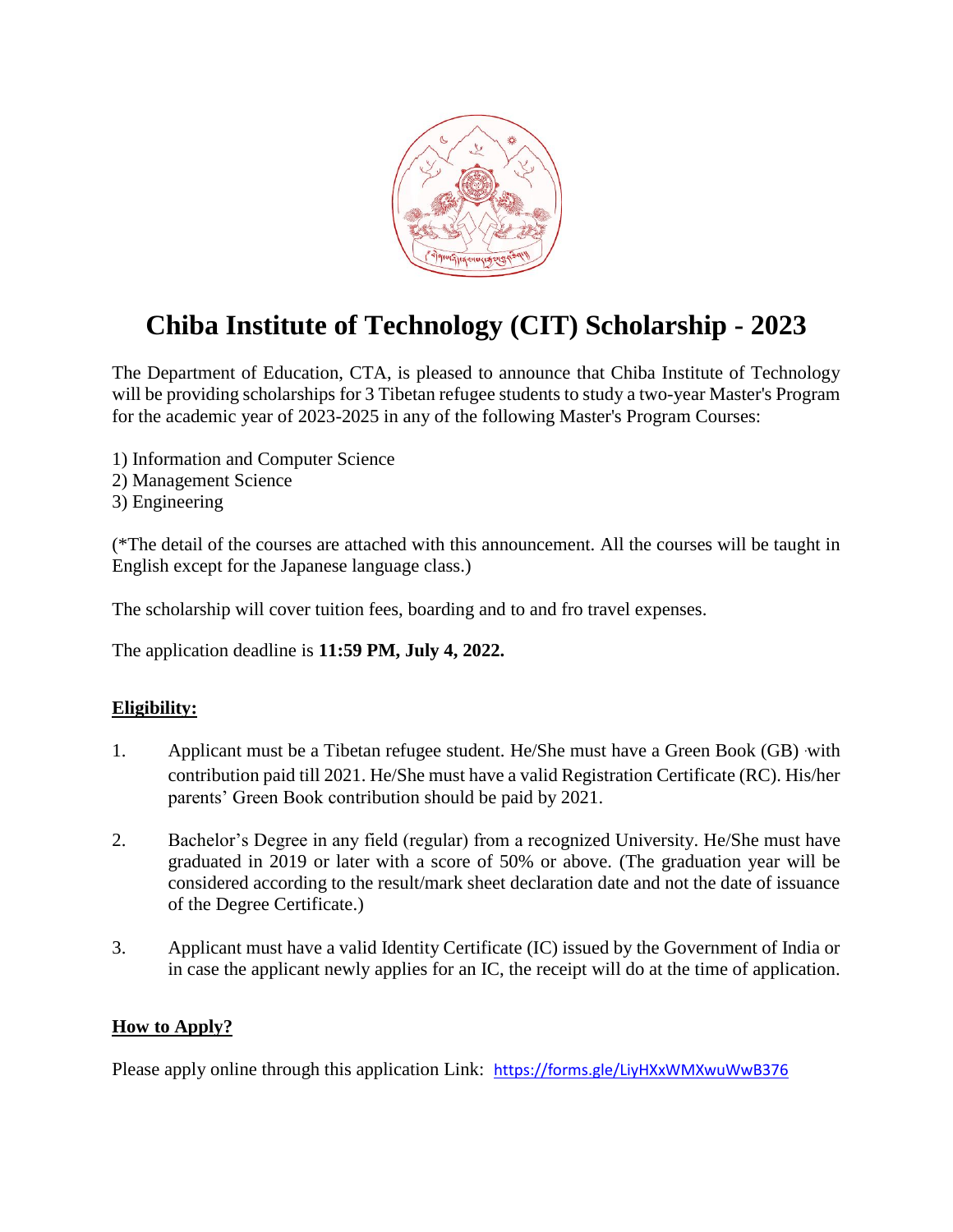Documents to upload through the link.

- 1. A Passport Photo.
- 2. A filled  $\underline{Form A}$ . (Hover and click to download)
- 3. Scanned copy of IC.
- 4. Scanned copy of Bachelor's Degree
- 5. The following documents in a single PDF File in the following order:
- i) Resume with passport photo on the front page, right side. (One page)
- ii) Recommendation letter from your Undergraduate College/University. (Please upload a latest recommendation letter signed by the respective professor with the University stamp.)
- iii) An essay on 'Why you are applying for this scholarship?' (400 to 500 words, typed on A 4 size paper.)
- iv) Japanese Language Certificate (if available)

## **Selection Procedure:**

The Department of Education, CTA, will conduct a virtual preliminary interview of all eligible applicants. 5 candidates will be shortlisted on the basis of their total score as per the following marking system:

## Total: **100 Points**

- i) Preliminary Interview: **80 Points**.
- ii) Academic Performance: **15 Points**.

| Academic Performance in<br>Bachelor's Program<br>(percentage scored) | Allotted points |
|----------------------------------------------------------------------|-----------------|
| 50-59                                                                |                 |
| 60-60                                                                |                 |
| 70-79                                                                |                 |
| 80-89                                                                |                 |
| $90 - 100$                                                           |                 |

- iii) Japanese Language Certificate: **5 points**.
- The Department of Education, CTA, will forward the 5 shortlisted candidates to Chiba Institute of Technology (CIT) and CIT through a virtual interview, will select the final 3 candidates in September, 2022.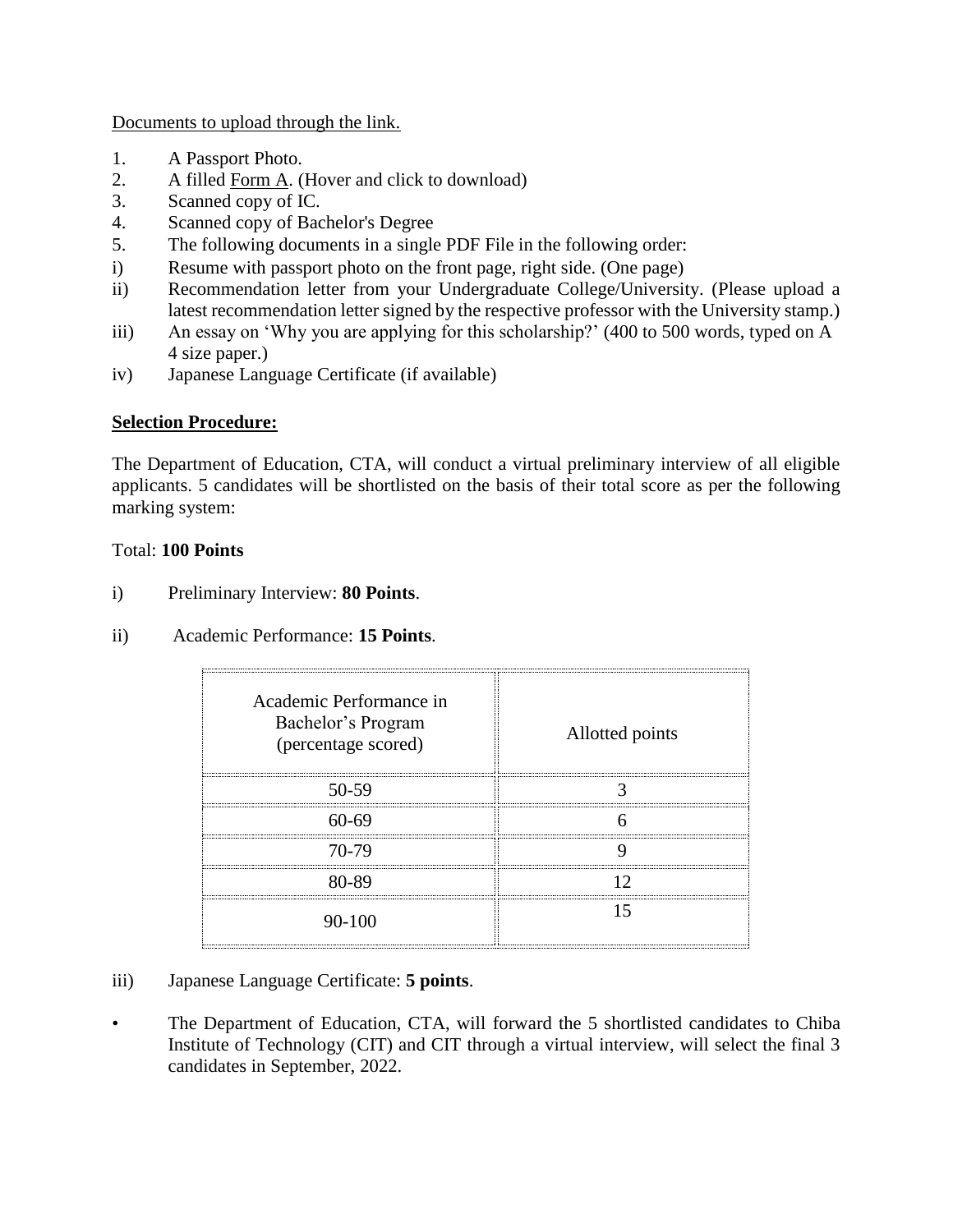## **Important Notes:**

- Entering Japan is totally dependent on the SOPs by the Government of Japan. It is requested that the candidates are prepared for every situation and decision.
- The exact date and time of the preliminary interview will be notified via email. So please submit a valid email address.
- Please read the announcement carefully and submit all the required documents in time.

### **For any queries, please contact:**

Sonam Sangmo (Mrs.): doe.lobyon@tibet.net Tenzin Dechen (Mrs.): scholarship@tibet.net

> *Posted by: Scholarship Section, Department of Education, CTA, Gangchen Kyishong, Dharamshala, District Kangra, HP-176215 Website: www.sherig.org, www.lamton.org*

*Dated: June 20, 2021*

*--------------------------------------------------------------------------------------------------------------------------------------------*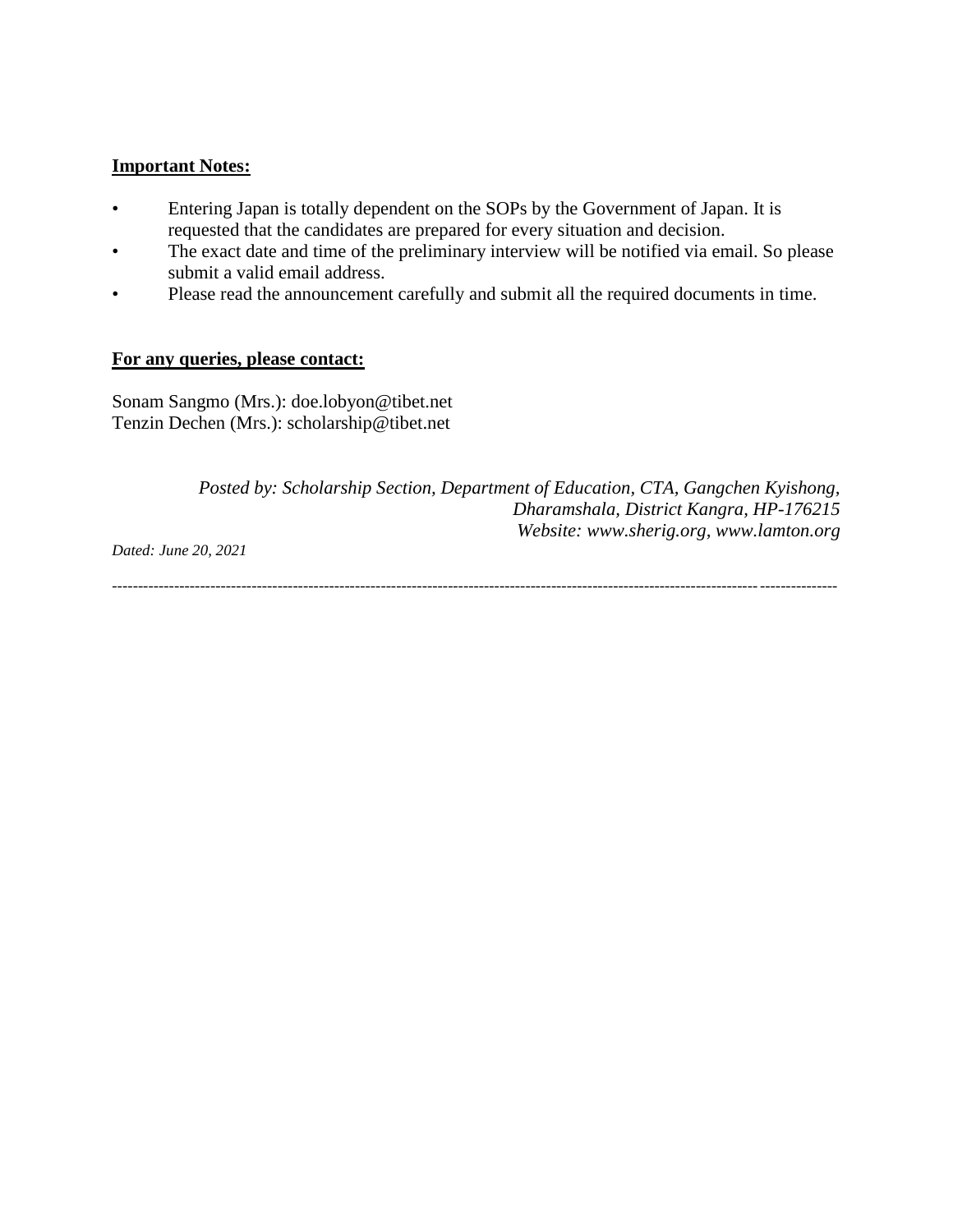Acceptable research fields in Master's Program in Information and Computer Science

#### **The themes of** 知能情報工学 **(Intelligent Information Engineering)**

Brain, Neural network, Computational neuroscience, Artificial intelligence, Nonlinear dynamics, Chaos, Reservoir computing, Social signal processing, Multimodal emotion recognition, Speech emotion recognition, Affective speech synthesis, Human-computer interaction and communication, Humanhuman interaction and communication, Human motion recognition, Information theory, Wireless communication, Optical wireless communication, Auditory information processing, Acoustic analysis of pathological voice, the Language training program for aphasic patients, and Image processing.

#### **The themes of** 情報システム工学 **(Information System Engineering)**

Intelligent system, Computer vision, Human-agent interaction, Neural networks, Genetic algorithms, Meta-heuristics, Distributed processing, Multi-agent systems, Secure multi-party computation, Numerical analysis, High-performance computing.

#### **The themes of** 情報ネットワーク工学 **(Information Network Engineering)**

Agent System, Artificial Intelligence, Awareness Computing, Big Data Analysis, Intelligent Transport Systems (ITS), Internet of Things (IoT), Location-based Services, Machine Learning, Mobile Computing, Sensory Network, Soft Computing, and Symbiotic Computing

## **The themes of** メディア情報科学 **(Media Information Science)**

Artificial Intelligence, Big Data Analysis, Cognitive Psychology, Cognitive Science, Computer Graphics, Educational Technology, Health Informatics, Instructional Design, Internet of Things (IoT), Kansei Information Processing, Learning Support System, Machine Learning, Multimedia, Simulator, Virtual Reality, Visual Communication Technology, and Web Application & Cloud Technology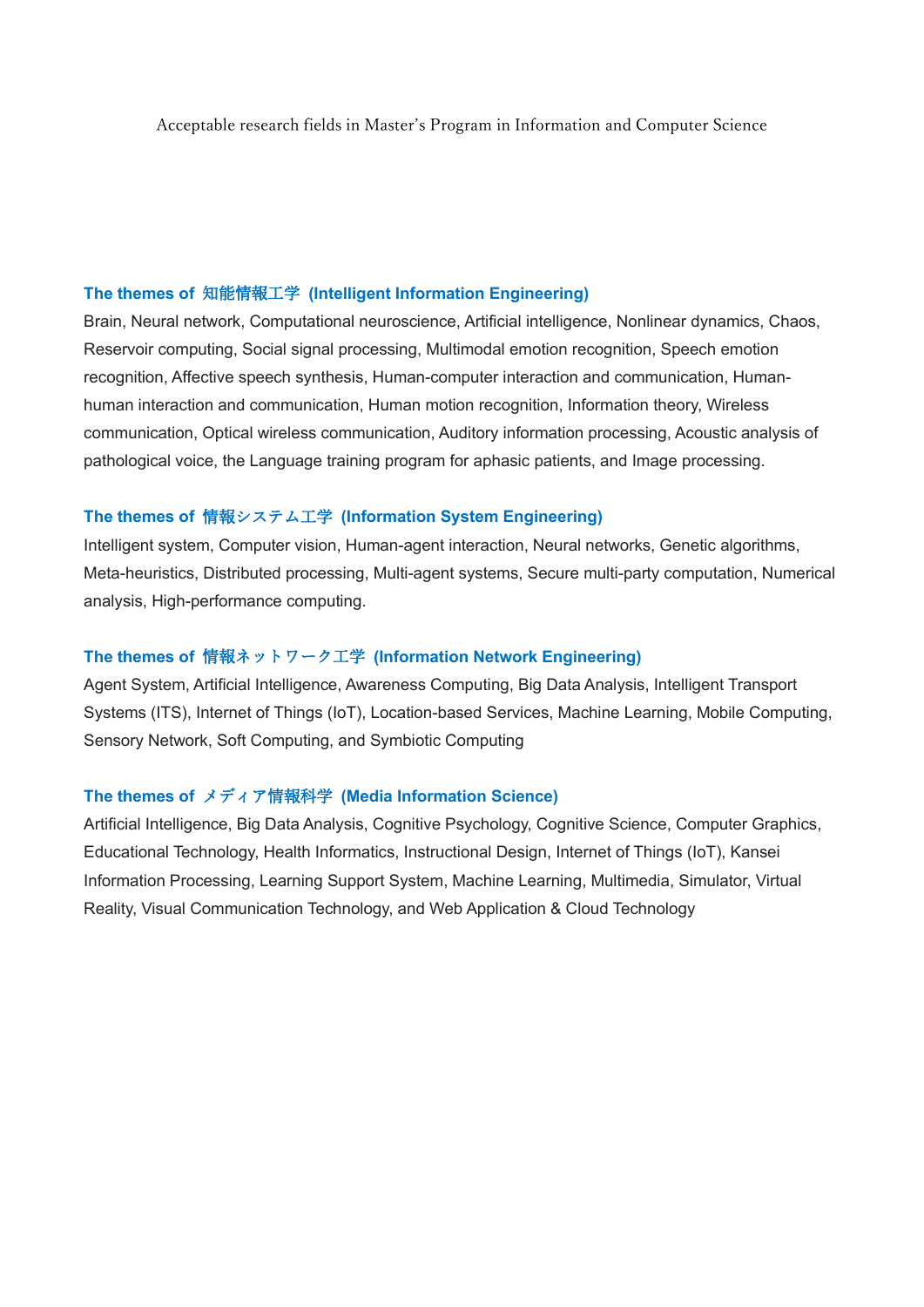#### **Graduate School of Social Systems Science**

The Graduate School of Social Systems Science offers education and research opportunities in a management engineering methodology for a wide variety of systems covering everything from business management to social economy. The master's program produces professional engineers and researchers with an advanced level of management abilities to cope with systems that are increasingly complicated and diversified. The doctoral program produces researchers who have highly professional expertise in management and social systems and can build a new systematization of knowledge in the areas in which they specialize.

#### **Master's Program and Doctoral Program in Management Science**

Management Science offers an academic framework for the development of science and engineering methodologies for the management of organizations. At the same time, it represents a body of knowledge on science and technology for the analysis, design, and operation of various management systems. The program comprises four research fields addressing diverse systems from business management to social economy; Social and Economic Systems, Management Information Systems, Project Management, and Risk Management. The course offers education and research providing wide-ranging specialist knowledge concerning management methodologies and theories from a science and engineering viewpoint. The master's course fosters advanced specialist engineers and researchers who can meet the challenges of increasingly complex and diverse social systems in times of turbulent change. In addition, the doctoral program builds on the master's course to develop people who can cope with advanced research tasks in the field of social systems from an engineering standpoint.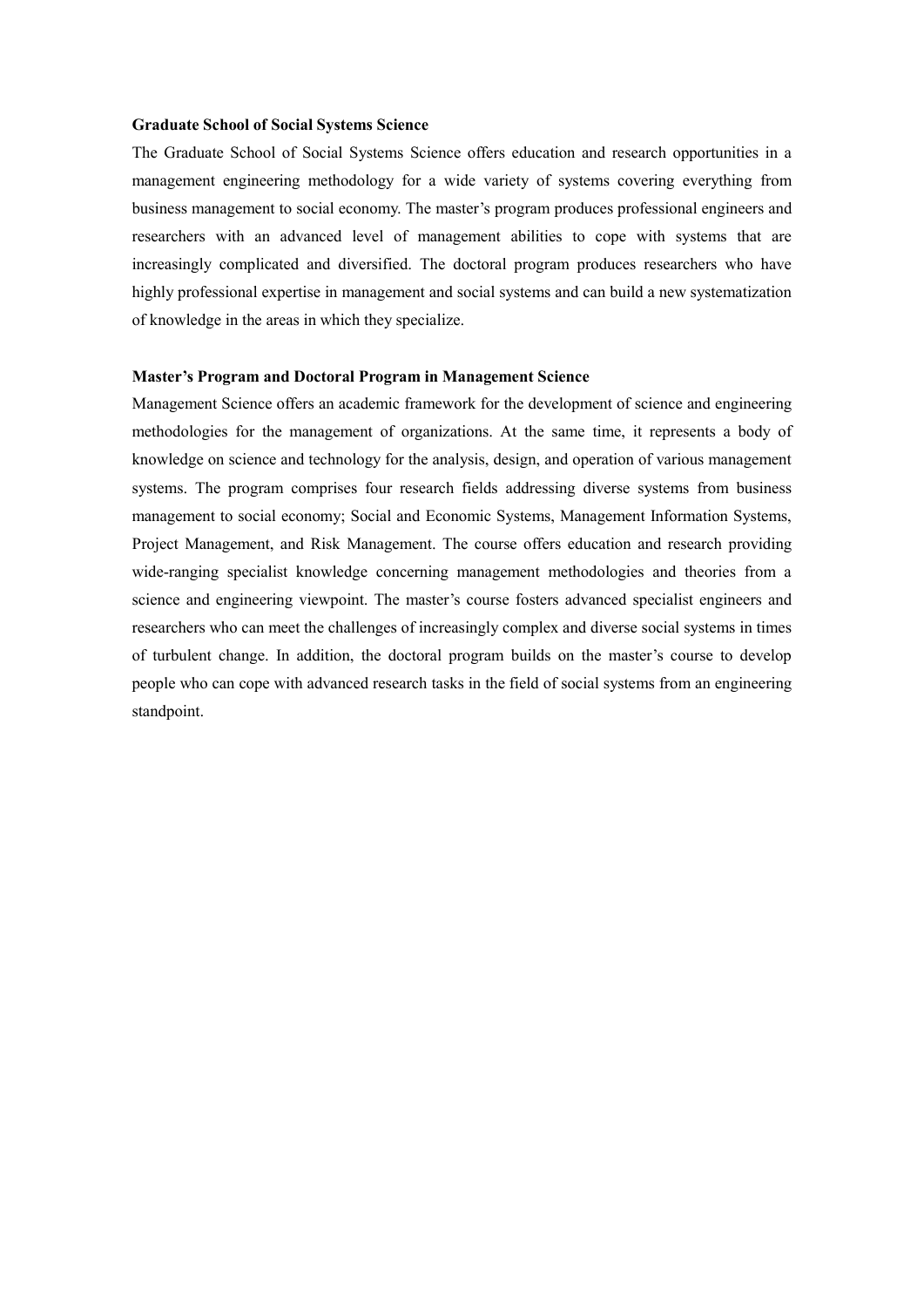#### Research Field 1 (Prof. Tomoaki Akiba):

Bld. No. 2, 16th Fl.: tomoaki.akiba@p.chibakoudai.jp

- Keywords: Information systems, Reliability engineering
- Research topics:

a) Proposal for a fast algorithm of component arrangement problem (optimal design problem) for obtaining maximum reliability

b) Proposal for a fast algorithm to obtaining Pareto-solution for the multi-objective network (Objective function includes  $k$ -terminal network reliability)

#### - Research summary:

Our laboratory focuses on the optimization for the system design, especially, a kind of consecutive-k and its application systems. These systems are special case of network system. Various studies have been proposed for the evaluation methods of reliability for their systems by researchers.

Approach of (2) is same as approaches of a multi-objective optimal problem in the operation research. Please refer to my researchmap page.

https://researchmap.jp/7000002540/?lang=english

[Minor request]

Our labo's members (me too) are not good for English. If you can challenge communication learning by Japanese speaking, I think that we will have a fun time together.

## Research Field 2 (Prof. Motoi Iwashita):

Bld. No. 2, 17th Fl.: iwashita.motoi@p.chibakoudai.jp

- Keywords: Information Network/system design

- Research topics:

- a) Service design and network/system function deployment
- b) Information credit management
- Research summary:

Many kinds of players such as consumers, service providers, financial organizations, information providers etc. are involved for ICT-related service operation. In general, more players are involved, more troubles encountered, i.e., unexpected troubles happen. Actually, unauthorized use of credit card widespread these days. Our research lies in the analysis and forecast of players' behaviors. And our target is producing required function and mechanism for ICT-related services securely and efficiently.